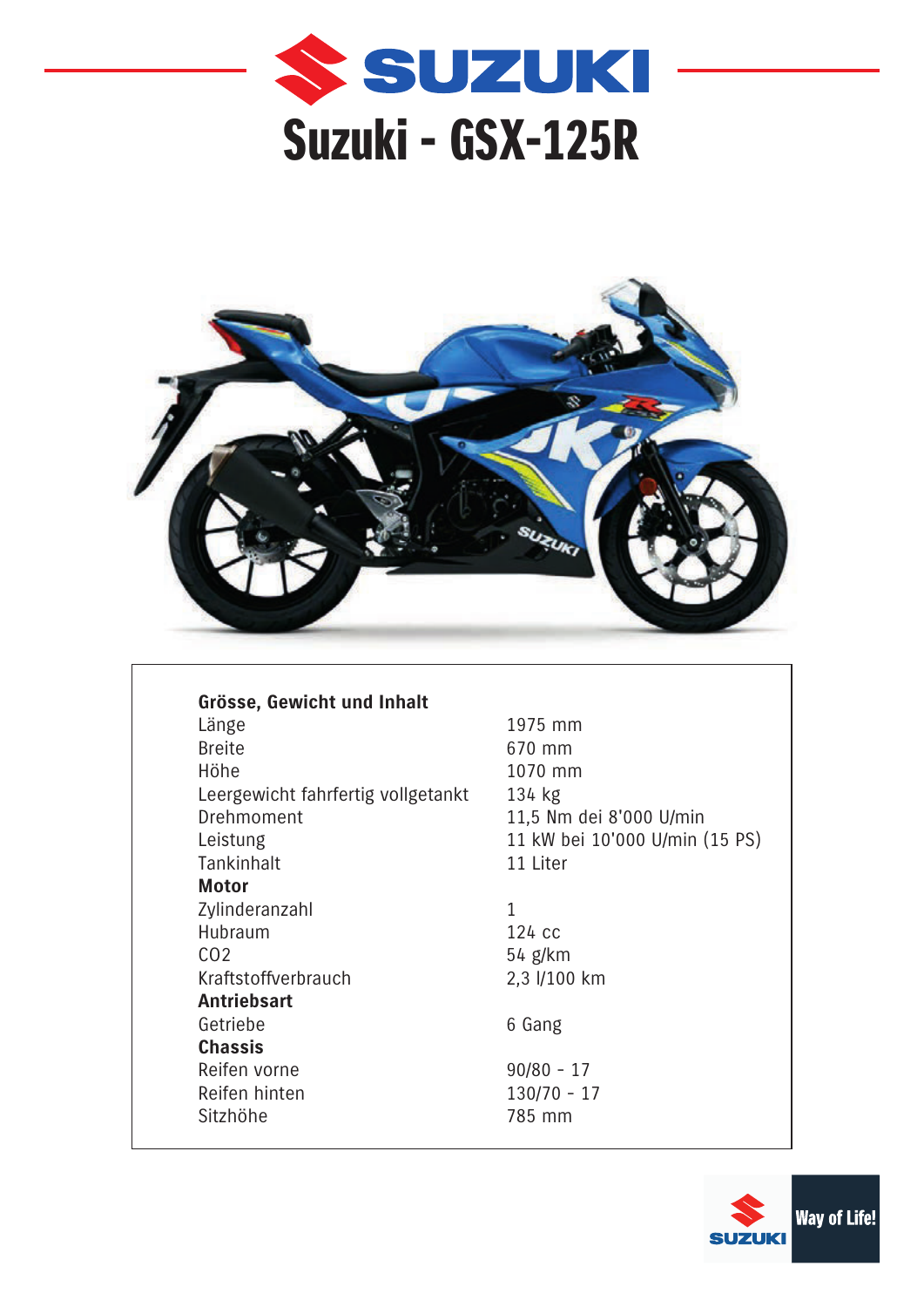# **JZUKI**

 MODELL Modell: GSX-R125

 Jahr: 2017

 Datum: 13/04/2018

# ZUBEHÖRKATALOG



BOX SET,SEAT TAIL(BLACK)

Ref. : 45550-23810-291

- Incl. MwSt.



IHREN HÄNDLER

U-LOCK

Ref. : 990D0-SIL16-270

**99,00 CHF Incl. MwSt.** 

## **GEPÄCKSYSTEM**



RINGBEFEST. TANKRUCKSA

Ref. : 990D0-04105-000



FIXATION Ref. : 990D0-04300-000

TANK BAG SMALL FOR RING

# 129,00 CHF Incl. MwSt.

## KOMFORT & ERGONOMIE

#### SPORTY WINDSCREEN CLEAR

**39,00 CHF Incl. MwSt.** 

Ref. : 990D0-23K50-CLE



SPORTY WINDSCREEN SMOKED

Ref. : 990D0-23K50-SMO

- Incl. MwSt.

## SERVICE & PFLEGE



BOBBINS FOR REAR STAND

Ref. : 990D0-04K17-000

**39,00 CHF Incl. MwSt.** 

- Incl. MwSt.



INDOOR DUST COVER SUZUKI LOGO Ref. : 990D0-IC000-00L

## **64,95 CHF Incl. MwSt.**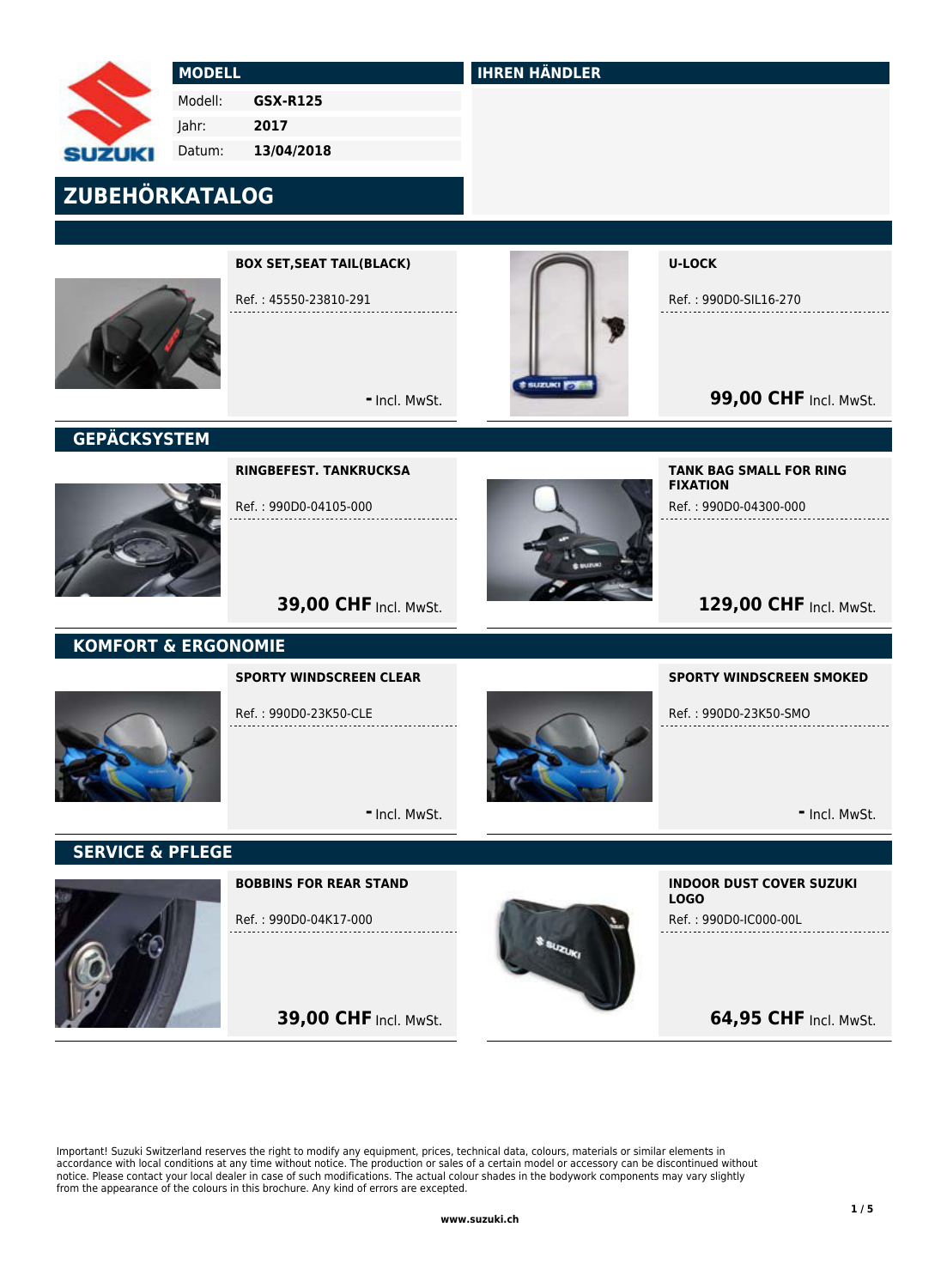#### SERVICE & PFLEGE



BIKE COVER INDOOR <GSX-R> -LOGO

Ref. : 990D0-ICGSX-000



#### CONNECT. CABLE BATTERY **CHARGER**

Ref. : 990D0-OPTI1-CAB

14,95 CHF Incl. MwSt.

**69,00 CHF Incl. MwSt.** 

#### BATTERY CHARGER

Ref. : 990D0-OPTIM-MB3

OUTDOOR BIKE COVER

Ref. : 990D0-RCGSX-00L

89,00 CHF Incl. MwSt.

SERVICE STAND REAR

Ref. : 990D0-STAND-015

89,00 CHF Incl. MwSt.



ROLLERS FOR STAND 990D0-STAND-010 Ref. : 990D0-STAND-SET

BOX SET,SEAT TAIL(WHITE)

Ref. : 45550-23810-YUH

## 19,00 CHF Incl. MwSt.

**99,00 CHF Incl. MwSt.** 

## VERSCHALUNGSTEILE & AUFKLEBER

#### BOX SET,SEAT TAIL(BLUE)



Ref. : 45550-23810-YSF

- Incl. MwSt.

## STICKER SET SUZUKI



Ref. : 990D0-11J05-PAD

19,00 CHF Incl. MwSt.



VALVE CAP <S>-LOGO,2 PCS

- Incl. MwSt.

Ref. : 990D0-19069-000

14,95 CHF Incl. MwSt.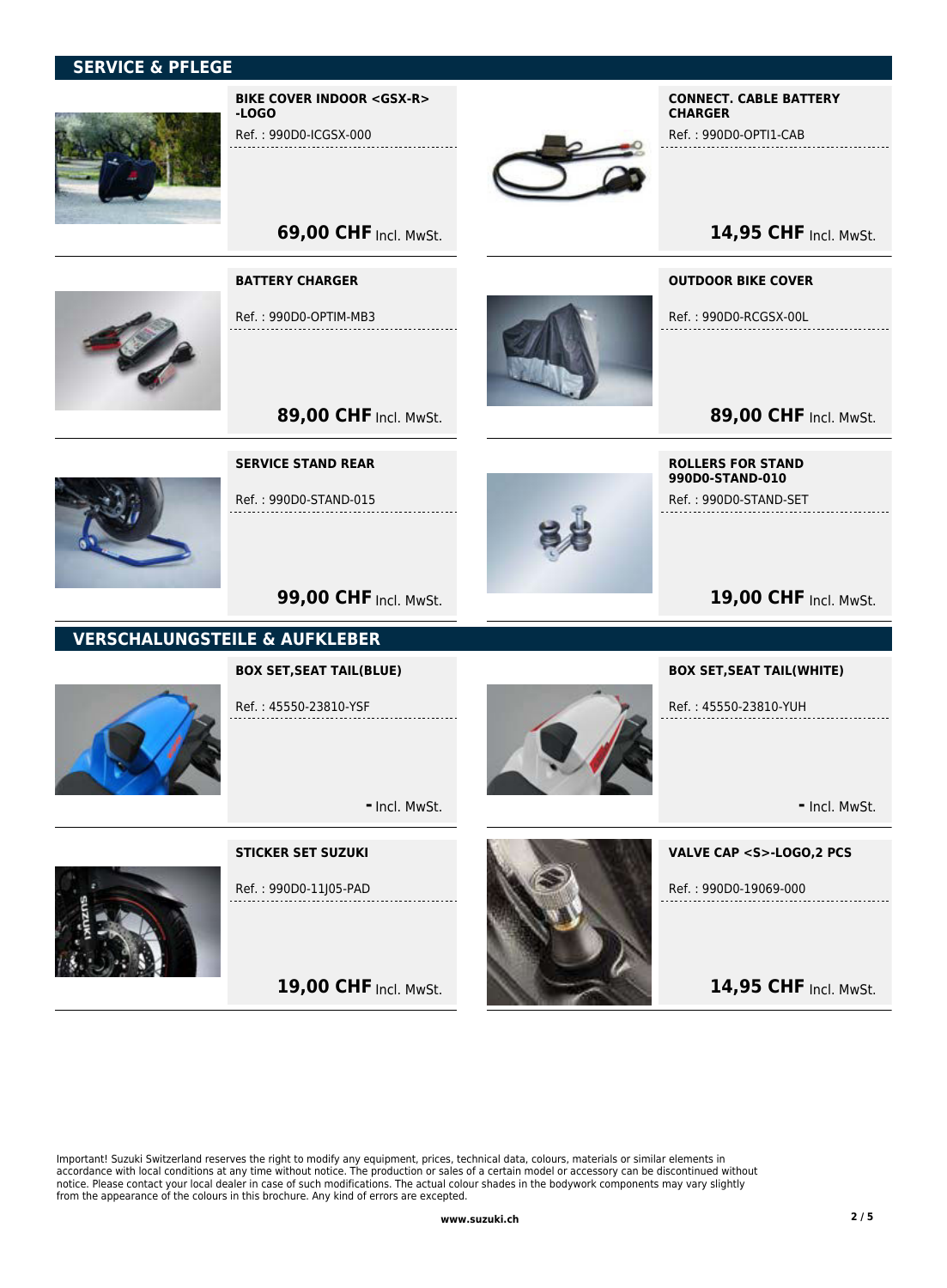## VERSCHALUNGSTEILE & AUFKLEBER



#### TANKPAD BLACK GSX-S125/R125

Ref. : 990D0-23K01-BLK



#### TANKP.BLACK/CARB. GSX-S125/R125

Ref. : 990D0-23K01-CRB

- Incl. MwSt.

- Incl. MwSt.

- Incl. MwSt.

- Incl. MwSt.

#### FUEL TANK PROT.FOIL TRANSP.

FUEL CAP PROT.STICKER CRB

Ref. : 990D0-23K04-CRB

LOOK

**CARBON** 

Ref. : 990D0-23K02-PAD



FUEL CAP PROT.STICKER BLACK

Ref. : 990D0-23K04-BLK

- Incl. MwSt.

#### HEEL PLATE PROT.STICKER BLACK

Ref. : 990D0-23K05-BLK . . . . . . . . . . . . . . .



- Incl. MwSt.

#### STICK.SET GRAY/RED GSX-R125L7-

Ref. : 990D0-23K07-GRY



- Incl. MwSt.



- Incl. MwSt.

#### FRAME PROT.FOIL BLACK

HEEL PLATE PROT.STICKER

Ref. : 990D0-23K05-CRB



Ref. : 990D0-23KFP-BLK

- Incl. MwSt.



BIKE COVER INDOOR <GSX-R> -LOGO Ref. : 990D0-ICGSX-000

**69,00 CHF Incl. MwSt.**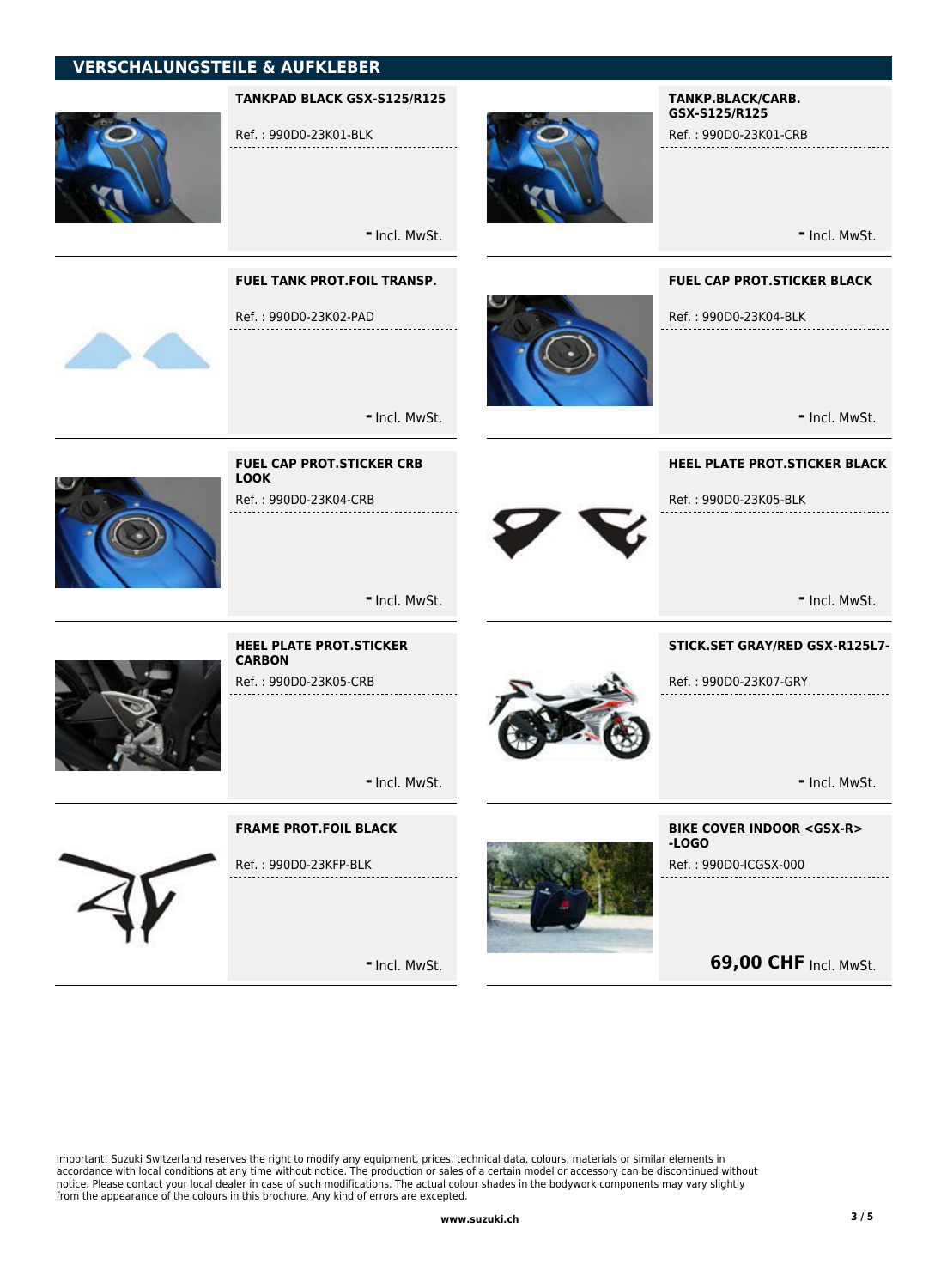## VERSCHALUNGSTEILE & AUFKLEBER



WHEEL DECAL NEON WITH RED R

Ref. : 990D0-WHEEL-00R

**34,95 CHF Incl. MwSt.** 



FELGENDEKORSATZ, FÜR 1 FELGE

Ref. : 990D0-WHEEL-ORA

19,00 CHF Incl. MwSt.



FELGENDEKORSATZ, FÜR 1 FELGE, **DUNKELROT** Ref. : 990D0-WHEEL-RD2



FELGENDEKORSATZ, FÜR 1 FELGE

Ref. : 990D0-WHEEL-BLU

19,00 CHF Incl. MwSt.

FELGENDEKORSATZ, FÜR 1 FELGE, **ROT** Ref. : 990D0-WHEEL-RD1

19,00 CHF Incl. MwSt.

FELGENDEKORSATZ, FÜR 1 FELGE

RIM DECAL FOR 1 WHEEL, 17

Ref. : 990D0-WHL03-RD1

24,95 CHF Incl. MwSt.

19,00 CHF Incl. MwSt. Ref. : 990D0-WHEEL-WHT

INCH

19,00 CHF Incl. MwSt.



Ref. : 990D0-WHL02-RD1

RIM DECAL SUZU. GSX1250S/FAL5

24,95 CHF Incl. MwSt.

#### RIM DECALL SUZUKI



Ref. : 990D0-WHL02-WHT

24,95 CHF Incl. MwSt.

SICHERHEITSAUSRÜSTUNG